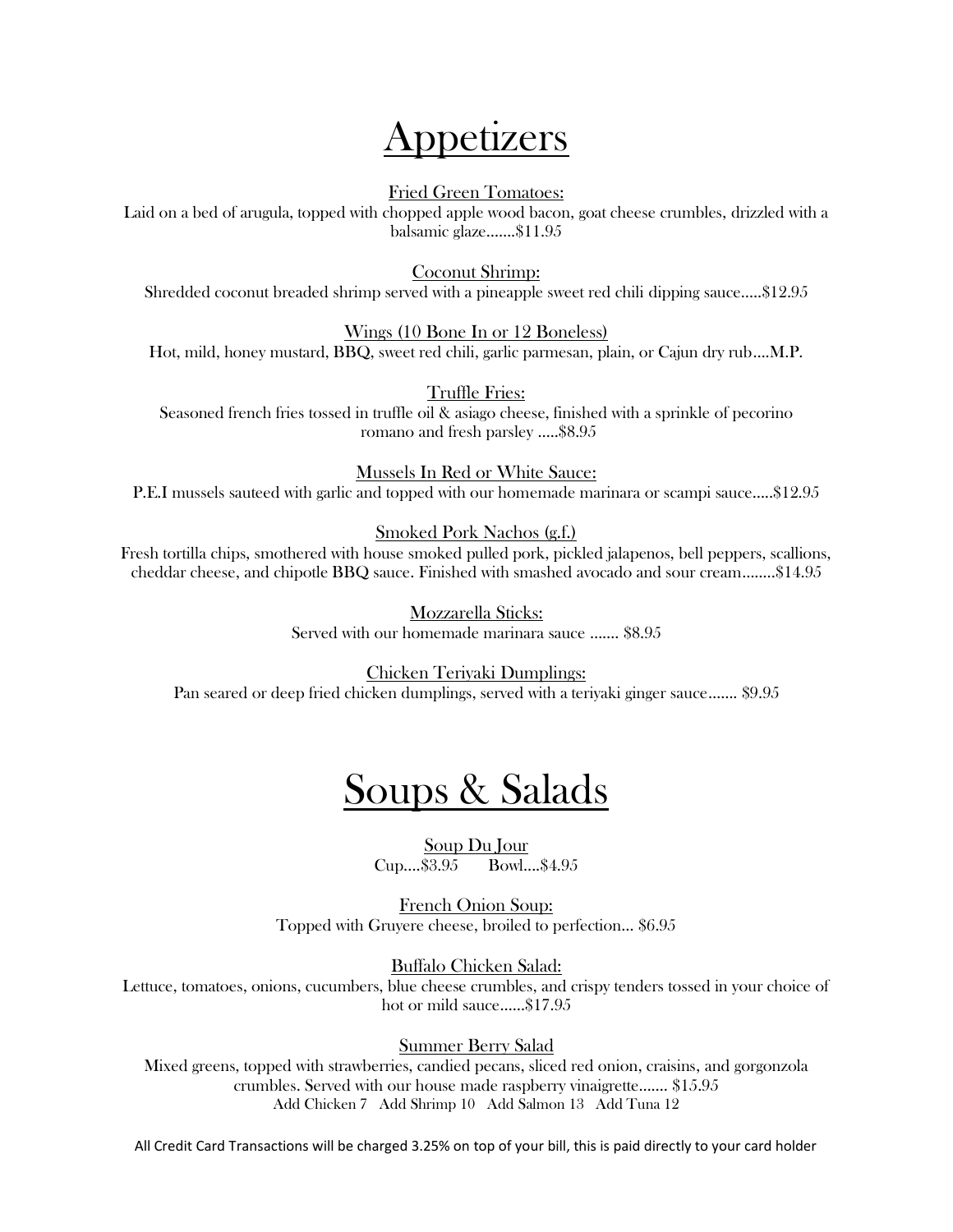## Thai Chicken Salad

Mix greens, mandarin oranges, cucumbers, feta cheese, chopped peanuts, julienne cut carrots, topped with grilled chicken tossed in our house made peanut butter thai sauce. Served with sweet vidaila onions….\$21.95

#### Caesar Salad:

Romaine lettuce tossed in creamy Caesar dressing, served with croutons and asiago cheese….\$13.95 Add Anchovy Filets 2 Add Chicken 7 Add Shrimp 10 Add Salmon 13 Add Tuna 12

#### Small Caesar salad with Dinner \$5.95

Salad Dressings Italian, Ranch, Blue Cheese, Balsamic Vinaigrette, Honey Mustard, Thousand Island

# **Entrees**

Sesame Pan Seared Ahi Tuna:

Seared sesame encrusted 8 oz. Sushi grade ahi tuna, drizzled with a sweet ginger teriyaki sauce. Served over a bed of fresh spinach and a side of peanut butter Thai noodles. Choice of soup or salad……\$21.95

Tuscan Chicken Alfredo:

Grilled chicken, roasted red peppers, spinach, and sun dried tomatoes in a creamy Alfredo sauce and tossed with penne pasta. Choice of soup or salad…… 23.95

> Grilled Ribeye Steak (g.f.) Market Price 12 oz. Black Angus Ribeye, grilled to your liking. Choice of two sides. Add sautéed onions….2.00 Add crumbled blue cheese….2.00 Add sautéed mushrooms….2.00

Cajun Pork Ribeye: A 10 oz. juicy Cajun rubbed pork ribeye, seasoned and grilled to perfection. Choice of two sides….. \$19.95

Panko Salmon:

Fresh Atlantic salmon drizzled with honey mustard sauce and topped with seasoned panko breadcrumbs. Choice of two sides….\$21.95

### Penne Ala Vodka (g.f.o.)

Penne pasta tossed with fresh garlic, sauteed and flambeed in vodka with our homemade marinara sauce, finished with cream, parmesean pecorino, and fresh basil. Choice of soup or salad….\$16.95 Add Chicken 7 Add Shrimp 10 Add Salmon 13 Add Tuna 12

All Credit Card Transactions will be charged 3.25% on top of your bill, this is paid directly to your card holder